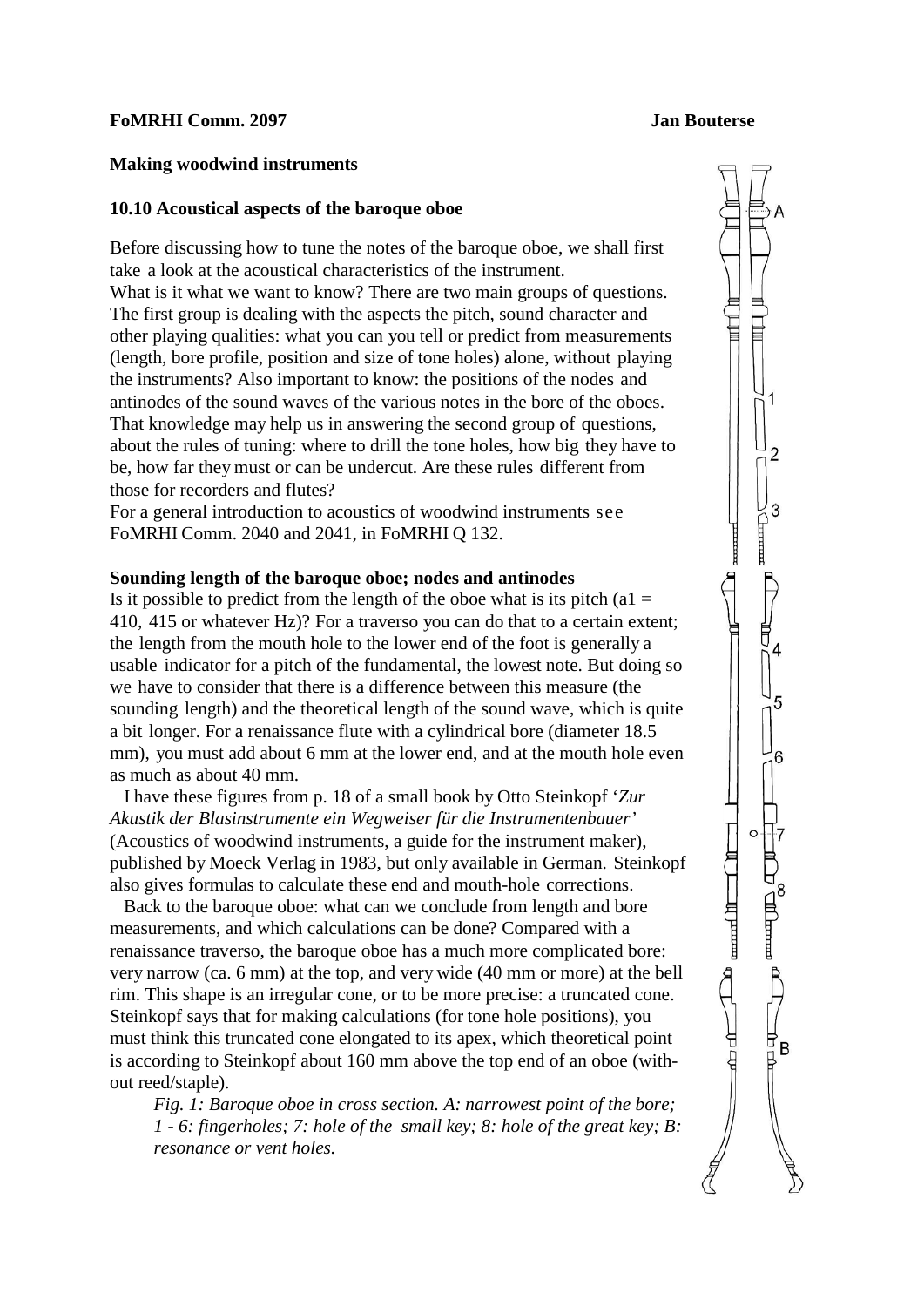Steinkopf calculated this elongation of 160 mm for an oboe with an average cone of 1:40 (he discounts the bell section in this calculation) and the smallest diameter of 4 mm (4  $\times$  40 = 160). Most baroque oboes from before 1750 are much wider at their narrowest point, the angle of the cone seems not vary so much between the instruments. The same calculation for my Wijne copy gives 6 x 42 = 252 mm. But Jem Berry calculated not a longer, but a shorter distance of 145 mm for a Stanesby Senior oboe (this value is mentioned by Marc Ecochard in his article about Golde, see later in this chapter).

 An important remark: Steinkopf says that we must think that there is a movement antinode at this theoretical tip of the apex, just as there is a movement antinode at the end of the bell of the oboe. At these antinodes the air molecules can freely move. The same happens for the second harmonic, but there we see a third movement antinode somewhere halfway the apex and the bell end: as a result the pitch of this second harmonic is an octave above the first, doubling the frequency of the fundamental. And I myself can confirm the position of this central antinode in the second harmonic: playing a *d2* on the oboe, which is tuned at the hole of the great key, hole 1 must be opened as an octave hole: that lowers the pressure at that point and result in a new movement antinode, just about halfway between the apex and the hole of the great key.

*Fig. 2: Schematic diagram of a truncated conical bore, with the first and second harmonic. The open circles represent the (movement) antinodes, the black circles the nodes of the vibrating air column when all tone holes are closed. From: Otto Steinkopf, p. 39.*



Where is the end (theoretical or practical) of the vibrating air column at the other side of the oboe? There is the complication of the resonance holes in the bell. The pitch of the fundamental (c1) depends on the position and size of these holes. And as the sound wave passes by the holes (we must add some distance, which is called 'tone hole correction'), the effective end is as far as about halfway between the resonance holes and the rim of the bell.



*Fig. 3: Comparison of the lengths and sounding lengths of a baroque oboe (copy after*  $\overline{a}$ *) Robbert Wijne) and a traverso (copy after Van Heerde), with the fingerholes 1 to 6 about side by side. Both instruments play at about a-415 Hz; the g1 and (overblown) the g2 are played with the upper three fingerholes closed, the other holes (except for the small key) are open.*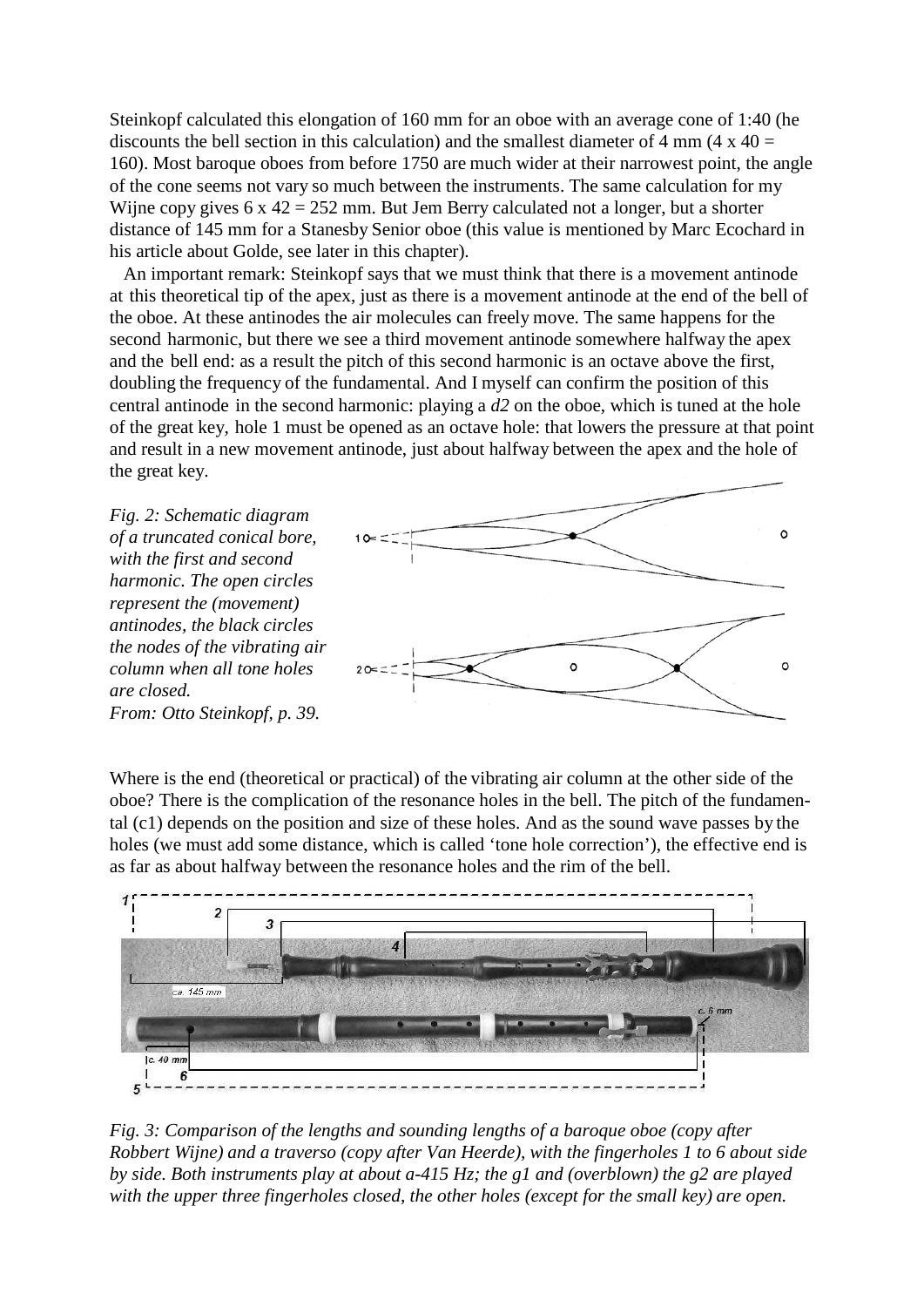That means that in fig. 3 the line indicated with number 1 represents the theoretical length of the air column for c1, including the top correction (of about 145 mm) and a tone hole correction for the resonance holes. Line 5 does that in the same way (with mouth hole and end correction) for the fundamental (*d1*) of the traverso. Remark: the lengths of these lines are for both instruments still shorter (6 to 10%) than the wave lengths in the open air for the tones *c1* and *d1*. Line 3 is the length of the parts of the oboe (572 mm), line 2 the length from the tip of the reed to the resonance holes (537 mm). One of the reasons that the sound of the oboe is much lower than expected, is the cavity at the top, between staple end and reed tip. See also the information in the article of Marc Ecochard about Karl T. Golde (French version, on his website).

 As baroque oboe bells vary rather much in length, bore profile and position and size of the resonance holes, it is better to use the distance from hole 1 to hole 8 (line 4) to get an indication of the pitch; it is a practical length for comparing oboe sizes.

There is for me one complication in the representation of nodes and antinodes as suggested by Steinkopf. The university of New South Wales [in Australia has a website \(http://newt.phys.](http://newt.phys/)



*Fig. 4: diagrams of the standing waves in a tube with a conical bore (website of the University of New South Wales).*

unsw.edu.au/jw/pipes.html) with some excellent information about acoustics of musical instruments. There you can find a representation of the harmonics of wind instruments with a conical expending bore (see fig. 4) which is (or seems to be) different from Steinkopf's theory. There is always a pressure antinode (black line) and a movement node (grey line) for all harmonics at the place of the (tip of the) reed. But there is no mention of a hypothetical movement antinode (corresponding with a pressure node) to the left. In the diagrams of Steinkopf (he also gives in his book graphs for upper harmonics) the position of the upper pressure antinode (farthest left on the diagrams) is more variable. However, the position of the movement antinode at 0.4 (40% of the length) for the second harmonic, fits rather well when applied for the *d2* with hole 1 as the octave hole.

The other interesting observation: the pressure antinodes become lower to the bell, and very high close to the reed. That must have repercussions for the accuracywhich you need to make the bore profiles in this part of the instrument. Traversos have a much more regular pattern of the peaks of the nodes and antinodes. In these instruments it is also easier to find the position of those peaks, for instance by moving a 'flute fish' (see Comm. 2040) in the bore and listening what happens with the pitch of the tones.

 Remarkable in fig. 4: the pressure nodes are not always in the same place as the movement antinodes. See for instance at the lower end of the bore, where the pressure is at a minimum, but where there is no movement antinode. That has to do with the bore profile (from very narrow to very wide), but it is altogether no so easy to understand.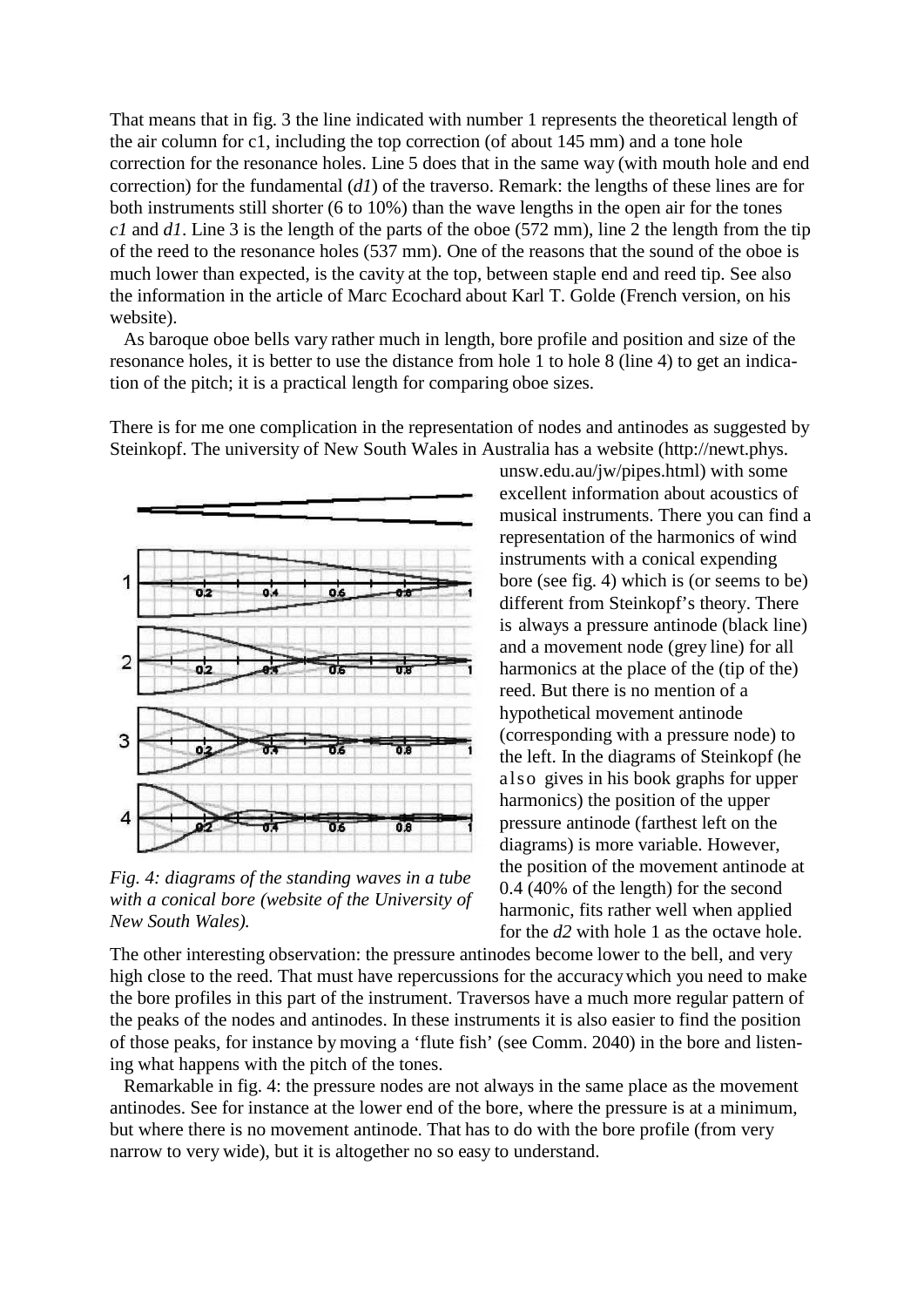There is much more to discuss about the diagrams, for instance about the character of the harmonics. Why does an oboe overblow into the octave (as a flute), and not as a clarinet, which instrument has also a pressure antinode at its reed, in the duodecime? It is not the type of reed which matters: the acoustic engineer Cees Nederveen made a small single reed for his oboe, and there is almost no difference in sound and overblowing with a traditional double reed.

 The bore profile is subsequently more important for the type of harmonics: the clarinet with its cylindrical bore over the greater part of its length has only the odd harmonics (1, 3, 5 etc.). The saxophone, blown with a similar single reed but with an expanding conical bore, overblows like a traverso (with the harmonics 1, 2, 3, 4 etc.). But at which point does that change; how much can you expend a cylindrical (and over which length) to change the clarinet into a saxophone?

And another question: what happens when you put a double reed on a cylindrical bore? I have tried that, but that was not so easy as I had to use a type of bassoon reed and had to make an attachment to a rather narrow tube - which happened to be rather short before I could produce any sound at all (fig. 5). The result: overblowing into the octave. But really understanding, no, I am afraid that is not the case.



*Fig. 5: bassoon reed on a plastic tube (internal diameter 10 mm, length c. 190 mm)*

There is, however, one consolation: we don't have to understand all those theoretical things completely if we want to tune a baroque oboe. However, it is always interesting to do some research. Or to read about research. Jem Berry carried out a test, which he published o[n](http://www.hautboy.org/direct-mapping) [www.hautboy.org/direct-mapping.](http://www.hautboy.org/direct-mapping) From his test report (summarized): *a tone generator*

*programme was used to generate sinewave tones. These were fed into the bore using an old earphone as a speaker and a specially made staple. If the frequency of the sine wave tone was appropriate to the fingering, then the air column in the bore resonated producing a standing wave and an audible ringing. The loudness of the tone was measured using a lap-top microphone fitted to the end of a long thin brass tube which was inserted into the bore from the bell end. The signal was analysed using a frequency spectrum analyser on a computer. by Jem Berry.*



*Fig. 6: diagram of the harmonics of the tone e1, from a test*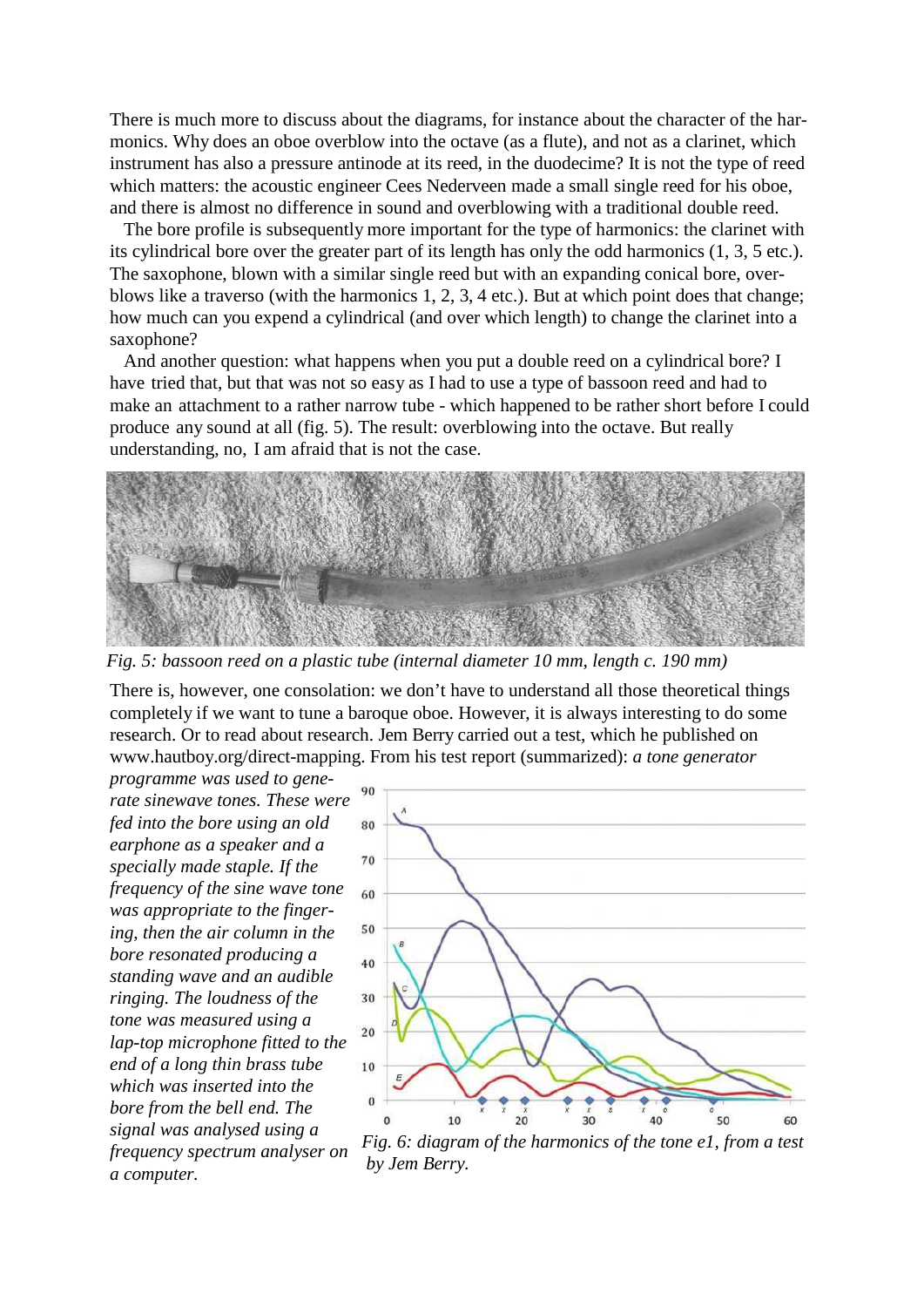The diagram (fig. 6) shows directly measured standing waves of the first 5 harmonics (A to E) of a Stanesby Sr oboe copy fingered for the tone e1. The position of the (pressure) nodes and antinodes relative to the bore of the instrument are shown along the horizontal axis. '0' on the X scale represents the top of the instrument, and the distance from the top is shown in cms. Finger hole positions are shown as blue diamonds, for the *e1* are the first 5 holes and the hole of the small key closed, hole 6 is the tuning hole.

 From the conclusion in the article: *The increased amplitude of the peaks towards the top of the instrument is due to the conical bore, and is not due to increased proximity of the microphone to the sound source. This can be demonstrated by using a non-resonating frequency when the amplitude of the signal in the bore does not approach that of the resonant frequencies. The general shape of these curves is exactly that predicted in the literature by calculation.*

 And indeed, there is much resemblance between this diagram with that of fig. 4. And for some tones (such as the *e2*) it is possible to tell the position of the nodes and antinodes in the bore: important points where you might alter the bore profile to improve the tone. More graphs of tones of the Stanesby oboe with explanation are published in the article on internet.

Back to the questions at the opening of this chapter: is it possible to predict to general pitch (frequency of the *a1*) from the lengths of the parts and distances between the tone holes on a baroque oboe? Yes, I think that is possible, but only when you compare instruments which are made in about the same way, and played with (about) the same reed and staple. The distance from hole 1 to hole 8 (the great key) is a then a usable measure. For instance: Richard Haka (c. 1646-1705) made oboes in several sizes, some of them 6% shorter than others. From playing these oboes we found that there was also about 6% difference in pitch (which is actually a half tone). But there is also the observation that one particular oboe can be played very much lower or sharper using other reeds and staples: it is not possible to predict a pitch from the dimensions of the instrument only.

Secondly: is it possible to find the positions of (movement and pressure) nodes and antinodes in the bore of the oboe? Yes, it is - or must be- possible for most tones, but as Jem Berry showed it is a rather complicated operation to do that. I tried it with a 'flute fish' but get no useful results. Knowing those positions might be helpful for tuning the oboe (for instance in which direction to enlarge or undercut a tone hole for getting an octave interval perfect). It seems to me that especially the bore profile in the upper part of the instrument (between A and hole 1 in fig. 1) is very important and that small changes might have a huge impact on many tones. And there is still another complication: the bore profile of the staple also affects the width of the octave intervals. A more strongly conical bore gives wider octaves. That makes tuning of a baroque oboe more complicated than that of a traverso of a recorder.

## **Intensity of sound and tuning rules**

Otto Steinkopf gives general rules about tuning woodwind instruments at p. 49 of his book. At first, he introduces the term 'intensity', of which he says that it is difficult to give a precise physical definition (*physikalisch schwer zu definieren*). He describes it from the point of the player: recorders and flutes have in the lower register no intensity, but much more in the upper registers. The same applies to the clarinet. But there is a different situation for the oboe, saxophone and bassoon: they have a more intensive low register, and less intensive upper registers (Steinkopf, p. 9). He gives a warning: do not confuse this intensity with the volume of the sound: it is possible to play on an oboe *ff* in the highest tones and *pp* in the lowest tones. And I can add: do not confuse this intensity of sound with the amount of pressure which must be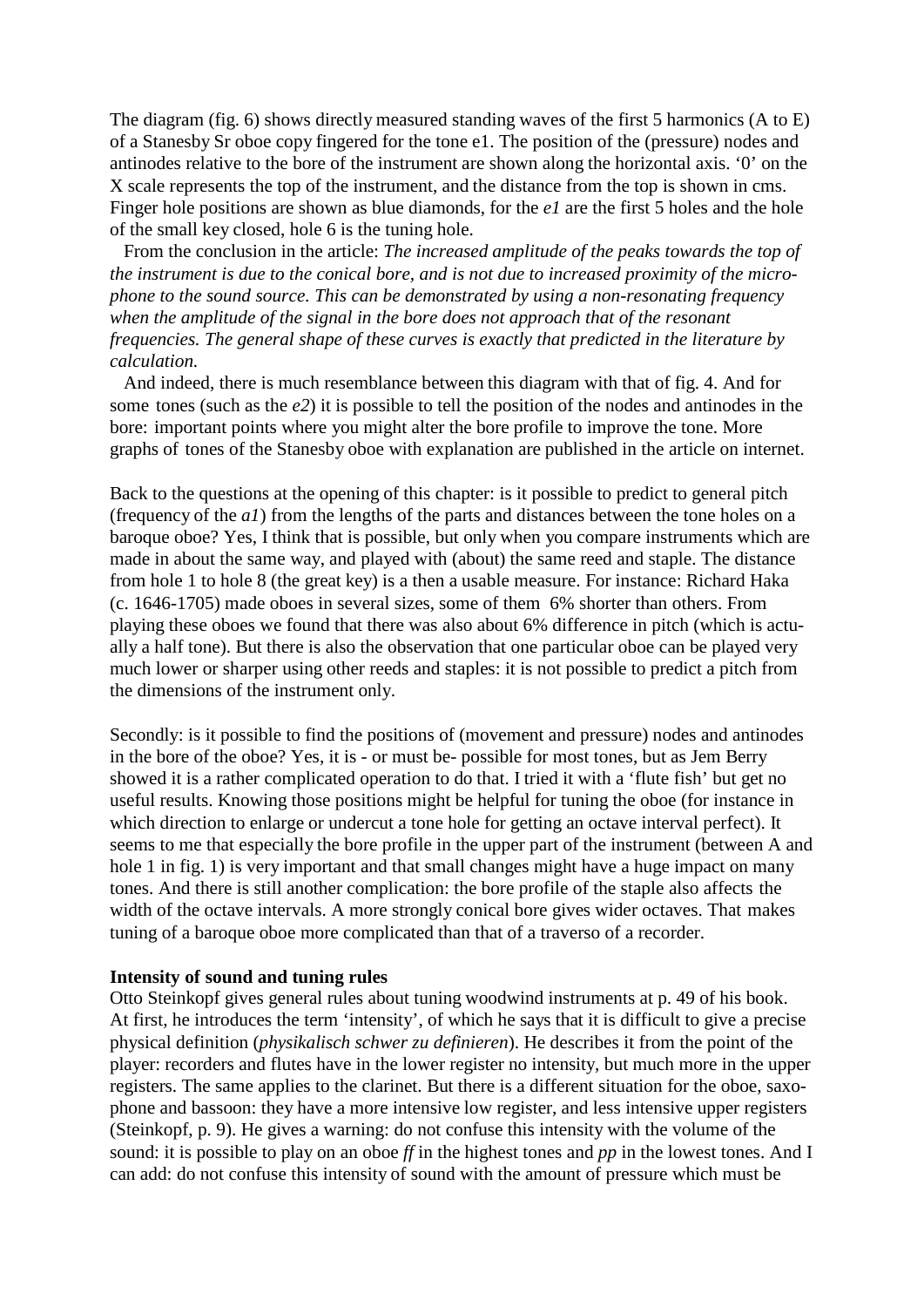applied with your lips when playing these (often difficult) high tones on an oboe. Back to p. 49 of '*Zur Akustik der Blasinstrumente'*: Steinkopf says there that the more intensive tones need more space for their development. And that means that these tones react more strongly to the size of the tone holes. Making a (tuning) hole smaller has the effect that the tone of the intensive register flattens more than the tone of the other register that is tuned at the same hole. And also: making that hole wider has the opposite effect: both tones become sharper, but the tone of the intensive register more so than the other tone.

With this knowledge, decisions can be made in which direction to enlarge or undercut a hole on an oboe when that - what most makers do - is initially drilled a bit too small. What we hope to see before we start:<br>- first register: a bit flat -

- second register: a bit more too flat

solution: enlarge and/or undercut the tuning hole at all sides These situations can also be corrected:

- first register: a bit flat second register: much flatter solution: enlarge the tuning hole mainly upwards
- first register: flat second register: less flat solution: enlarge the tuning hole downwards

What we don't hope to encounter:

- one of the tones of the first and second register is too sharp, because enlarging or undercutting the tuning hole makes the situation worse. You have to move the hole upwards if the octave interval is too small, and downwards if that interval is too wide. And/or you must make corrections in the bore, or change the staple design - that is the best you can do when other octave intervals on the instrument have the same problem.

Comment: I have not seen this concept of 'intensity of sound' in other publications about acoustics of musical instruments. Have all recorders a low intensity low register? And is it possible to measure that intensity in decibels?

 But I have to say that I have read only a small number of acoustical publications; the problem is that doing so you often have to conquer a lot of abstract formulas, for which you need a lot of concentration. And for all the efforts you put into that, the results are rarely satisfactory.

 The publication of Otto Steinkopf has surely its limitations, but he was very much a practical man, involved in designing reconstructions of old types of woodwind instruments. I do trust his observations.

# **Karl F. Golde and his tuning instructions**

No information exists from contemporary sources as for the way the makers of the 17th and 18th centuries tuned their instruments. We know, however, from the 19th century about one German instrument maker, Karl (or Carl) T. (Theodor) Golde, who wrote instructions how to tune an oboe. The original manuscript of this letter in German is now lost. But we know about it because it was first mentioned and transcribed by F. Drechsel in an article entitled 'Uber den Bau der oboe' issued in the *Zeitschrift für instrumentenbau* 52, 1932, p. 258-259.

 A translation in English of this letter was made by Cary Karp, who quoted it in an article in the *Galpin Society Journal*, XXXI, May 1978, p. 19-21. Despite of the relatively late date of publication (*c*.1850) of the letter, the instructions are important also for understanding how to tune the baroque oboe. The French oboe maker Marc Ecochard wrote an article about the Golde manuscript, including his original letter and a full translation, with comments an[d](http://www.grandhautbois.com/c_publications/objet) [additions, which is published on his website \(www.grandhautbois.com/c\\_publications/objet](http://www.grandhautbois.com/c_publications/objet)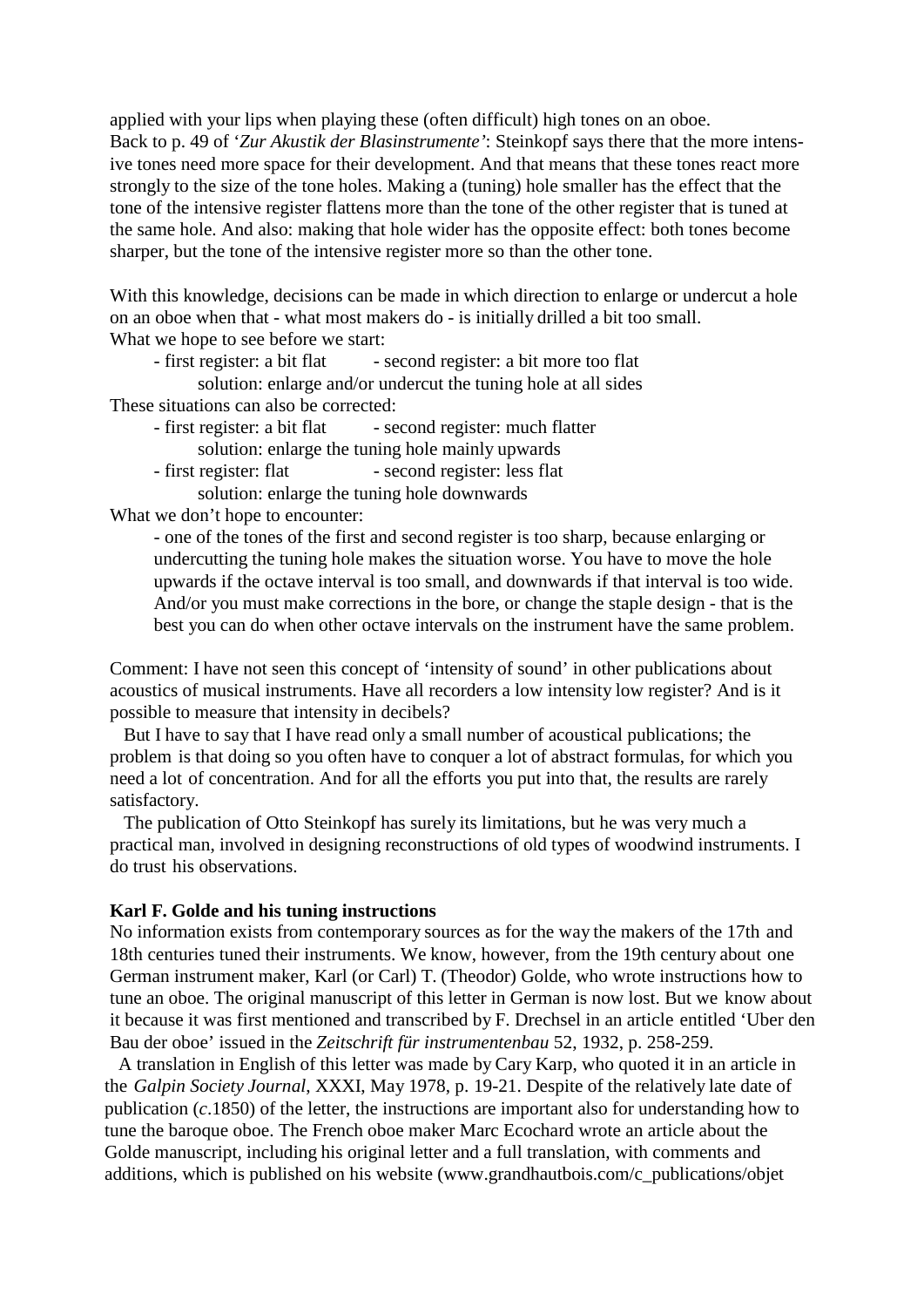.php?reset=1&p\_ ftype=3) in French, with a shorter English adaptation of the article 'A perspective on original tuning and modern adaptations' [on \(http://en.grandhautbois.c](http://en.grandhautbois/)om/c\_publi cations/ objet. php?reset=  $1&p$  ftype=3). Marc Ecochard kindly gave permission to use information from his article.

 Marc says that the fundamental interest of his letter lies in the way that the author describes the tuning of an oboe (which could be a baroque oboe, nowadays often called with its original French name: *hautboy*) using the close relationship between the bore and the tone holes. The main work involved in making final adjustments to tuning is done by expanding or chambering in specific places, and by simultaneously undercutting the tone holes.

 For that chambering Golde probably used spoon drills, which results in what Cary Karp translated as 'sword profile' (*gewölbte Bohrung*). Which means that the bore profile is not shaped as a regular straight cone, but is more parabolic (or with parabolic sections). Golde asserts then that oboes which do not have such parabolic profiles have a thin, nasal sound (like French and Viennese oboes). A remark: Lucas van Helsdingen told me that a well-known oboe by Anciuti (in the possession of Alfredo Bernardini) has straight conical bore profiles, and does not have a thin sound at all.

 Golde makes some interesting remarks about the choice of wood in relation to the sound of the oboe and the pitch of some tones: *clear knot-free boxwood, preferably soft rather than hard, is best suited. It gives a mild soft tone, whereas hard firm wood gives a hard tone. Hard wood can sooner be used for the upper joint than for the lower, as this is responsible for resonance and the tone becomes milder through the soft vibrations. With hard wood the vibrations are shorter and lighter and this is why many notes which naturally tend to be flat, as for example the middle D, become more in tune when hard rather than soft wood is used.*

Golde gives also his opinions about undercutting and the direction (angle) in which some tone holes must be drilled. I mention some of his ideas in chapter 10.11, which deals with tuning instructions of the baroque oboe.



*Fig. 7a: Diagram by Marc Ecochard, from his article about Golde, with the bore profiles of the three parts of a baroque oboe, indicating the relation between tone holes and sections*